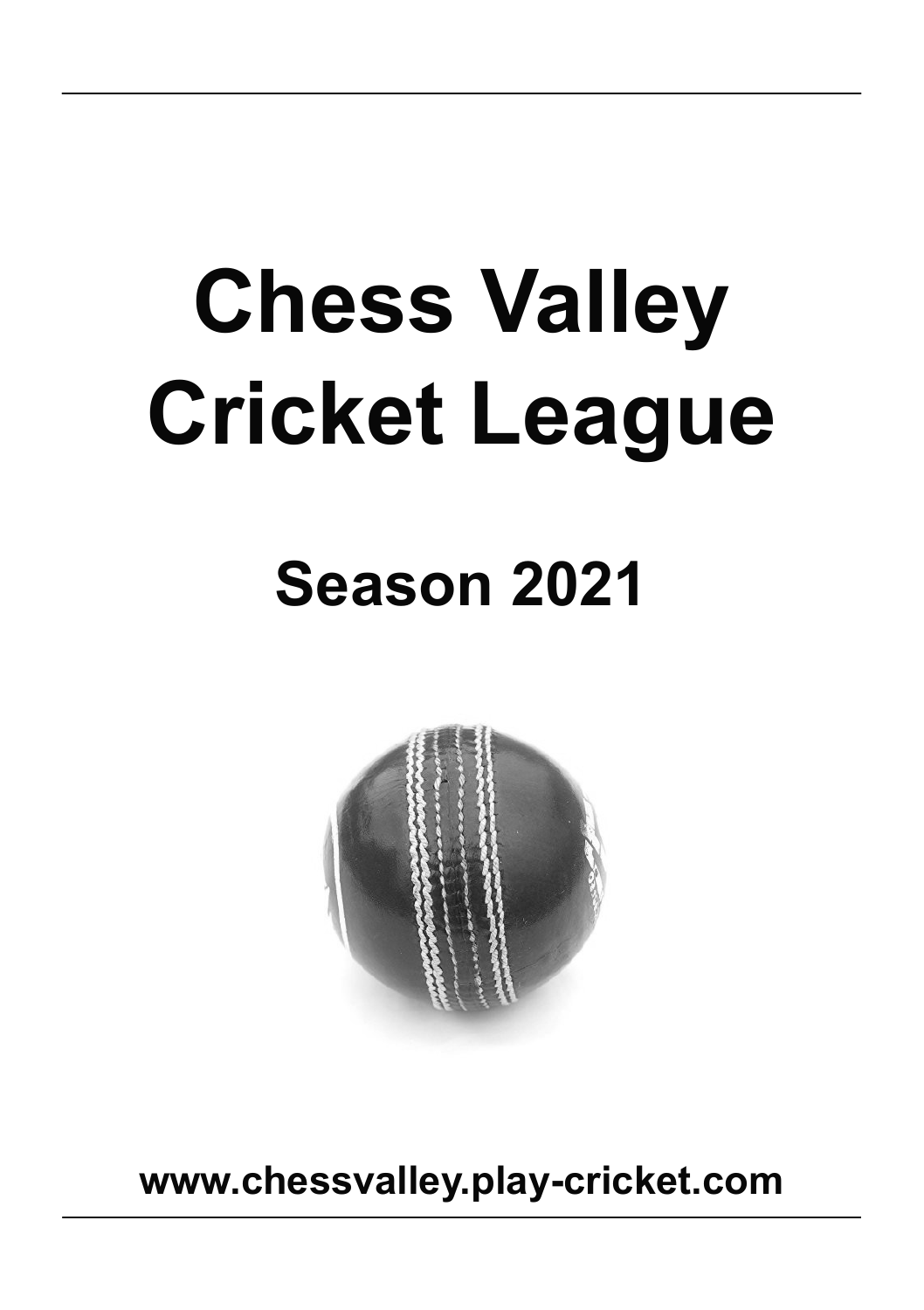*Chairman*

Nick Rice

07971 444888 (M)

njrice01@gmail.com

#### *Secretary*

Sue Gallagher 5 Royal Mews Alexander Road London Colney St Albans Herts AL2 1FH 01727 827764 (H) 07939 501607 (M) susan\_gallagher1061@hotmail.com

# *Treasurer*

Doreen Browne (Radlett CC) 1 Darnhills, Watford Road, Radlett WD7 8LQ 01923 854985 doreenb@ntlworld.com

### *Results secretary*

Peter Cook (Ickenham CC) 39 Foxdell Way, Chalfont St Peter Bucks, SL9 0PL 01494 873581 cookiebats@ntlworld.com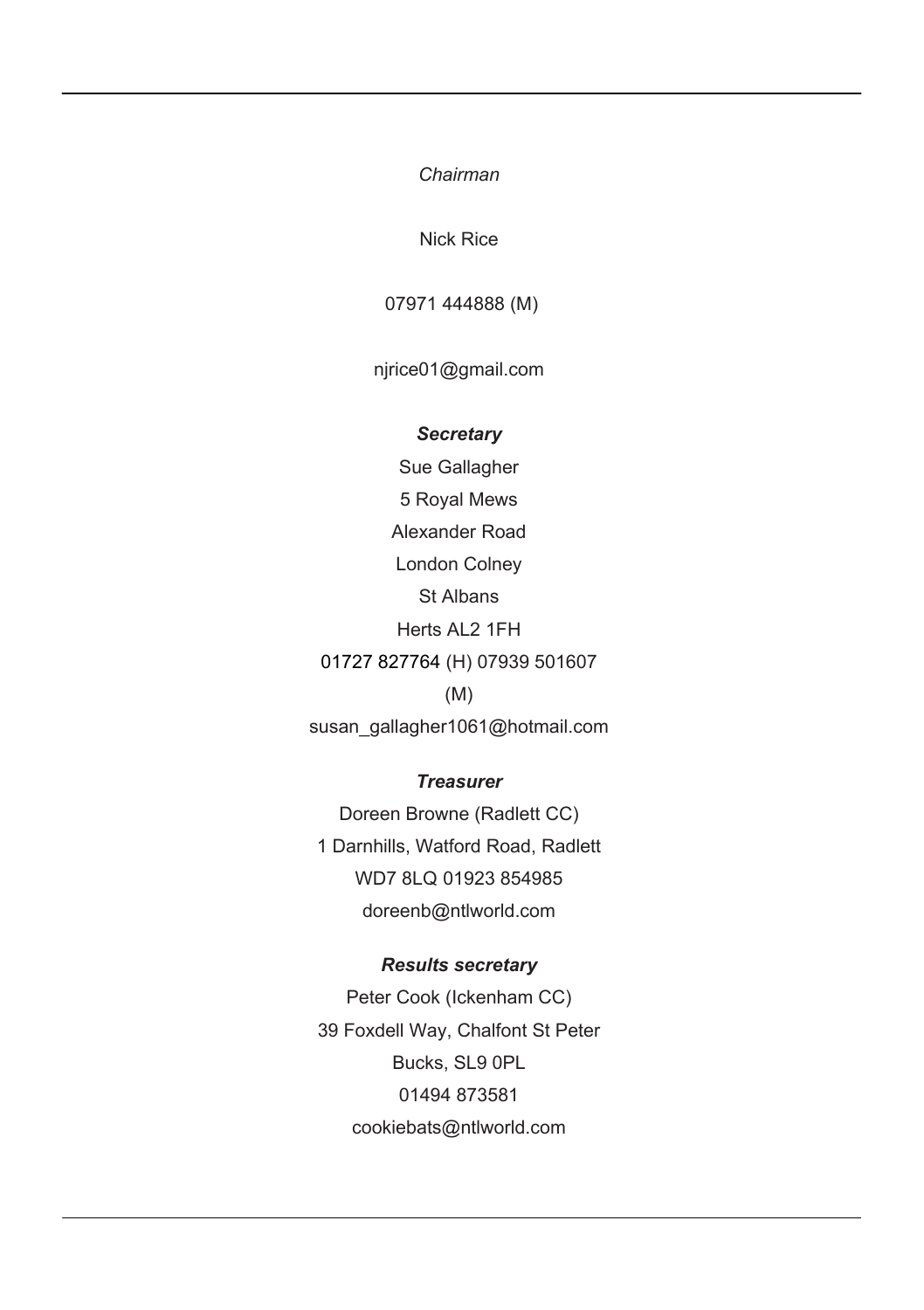# **RULES**

# **Match rules**

45 overs per side maximum;

10 overs per bowler maximum;

One new ball for each innings; the home side provides both balls. (As supplied by Morrant Sports) Dukes balls only as supplied by league to be used in all games. All matches must be played on grass pitches.

Start: 1.00 pm (April - August) 12.30 pm (September) If the start is delayed by weather by more than 30 minutes, or if the first innings is interrupted, two overs are deducted from the match (one per team) for every full six minutes lost in each interruption.

The match must not be scheduled for fewer than 30 overs each side.

If there is an interruption during the second innings, one over is deducted for every full three minutes lost.

The team must bat for a minimum of 25 overs. The target is then determined by run rate during the first innings: run rate = runs scored divided by overs available (any unfinished over counts as one).

# **Umpires**

In Division 1 matches, teams must provide a full-time umpire. Failure to do so will result in a onepoint penalty. Captains are responsible to have non-playing umpires appointed that have knowledge of the Laws Of Cricket.

# **Player Eligibility**

No players can play for two Member Clubs in one season.

# **Results**

The home team must email or text the full result details by 22.00 on the day of the match to Peter Cook: (inc. Toss, batted first score wickets & exact overs, same 2nd Innings)

Email: cookiebats@ntlworld.com or Text: 07770 314428

Failure to meet this deadline will result in a one-point penalty.

If a match is cancelled by a club because it cannot raise a team, it is that club's responsibility to inform the results secretary, irrespective of venue.

# **Fixture cancellation**

If, owing to unavailability of players, a club cannot fulfill all fixtures on any day, the First XI match must take precedence, followed if appropriate by the Second XI match.

However, if a club's First XI is engaged in a recognised cup competition on a CVL date,

the First XI match may be conceded if the club decides to honour the cup fixture instead of the CVL fixture. The Committee will recognise the following Cup Competitions: Herts T20, Herts Trophy, Herts 20/20, National Cup, Cricket Club Conference, Middx T20, Middx Knockout, Bucks Cup, Essex League Cup and Essex T20.